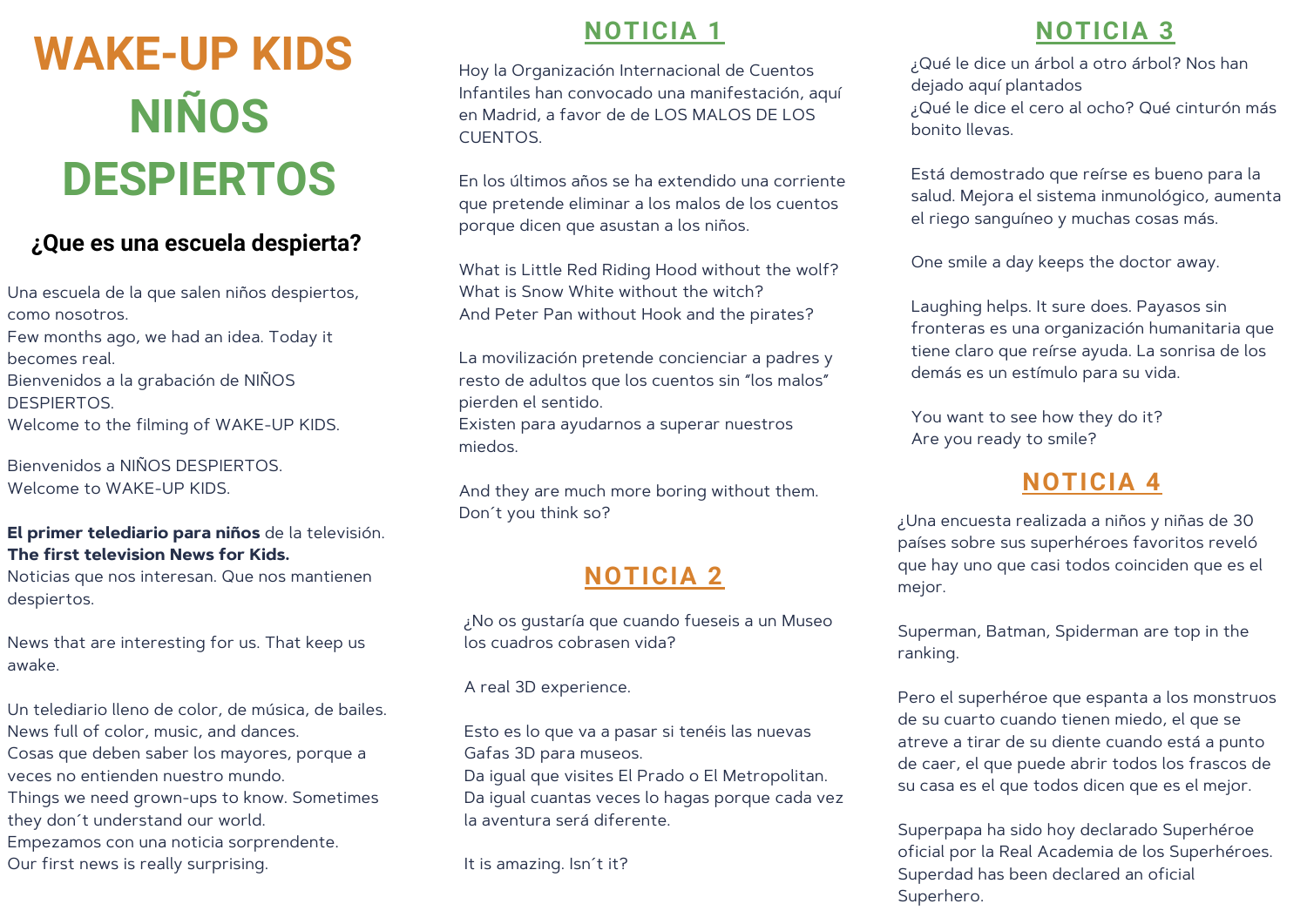# **NOTICIA 5**

We are digital natives. We have learn to make a good use of technology.

Siete son las enfermedades mentales derivadas de la era de internet:

La Nomofobia que es miedo a perder el móvil. El Síndrome de la llamada fantasma, crees que te llaman y no es así o el cibermareo son algunas de ellas.

En los últimos días se ha detectado un brote muy agudo de cibermareo. Las autoridades sanitarias lanzan hoy una campaña de televisión que nos ayudará a detectarlo y a combatirlo.

If you see anyone acting strange, feeling dizzy please contact 911 and follow the instructions you are going to see right now.

# **NOTICIA 6**

Hoy se celebra el Campeonato Anual para decidir el mejor baile infantil del 2022. Niños de todo el mundo han presentado su baile preferido.

Dances from all around the world to choose the best in 2022.

Finalmente ha habido un empate. We have a tie. Los ganadores son. And the winners are.

Las chicas del Limbo. Estas niñas han convertido en juego una danza tribal africana centenaria. Today they will show us how to play limbo.

Y los chicos rumberos vienen desde España para dar a conocer un baile típico. Rhumba kids come from Spain to show everyone their typical dance.

Os enseñamos un resumen de la batalla final entre los concursantes.

# **NOTICIA 7**

And this last news to finish our program.

Si digo que de mayor quiero ser nanomédico, trabajador social de redes, arqueólogo de internet, bio hacker o avatar docente no os asustéis. Estas son profesiones del futuro.

Hay estudios que aseguran que para poder competir con los robots y las máquinas será fundamental que destaquemos en habilidades humanas. Menos mal que nosotros hemos estudiado en La Escuelita y esto lo dominamos.

Yo quiero ser meteopolicía. Do you know what this is? Voy a perseguir a los hacen cosas que alteran la meteorología. Porque ¿sabíais que la lluvia es importantísima? Rain is necessary. Love can help when it comes to rain!





# WAKE-UP KIDS / NIÑOS DESPIERTOS

End of the Year Show 2021/2022

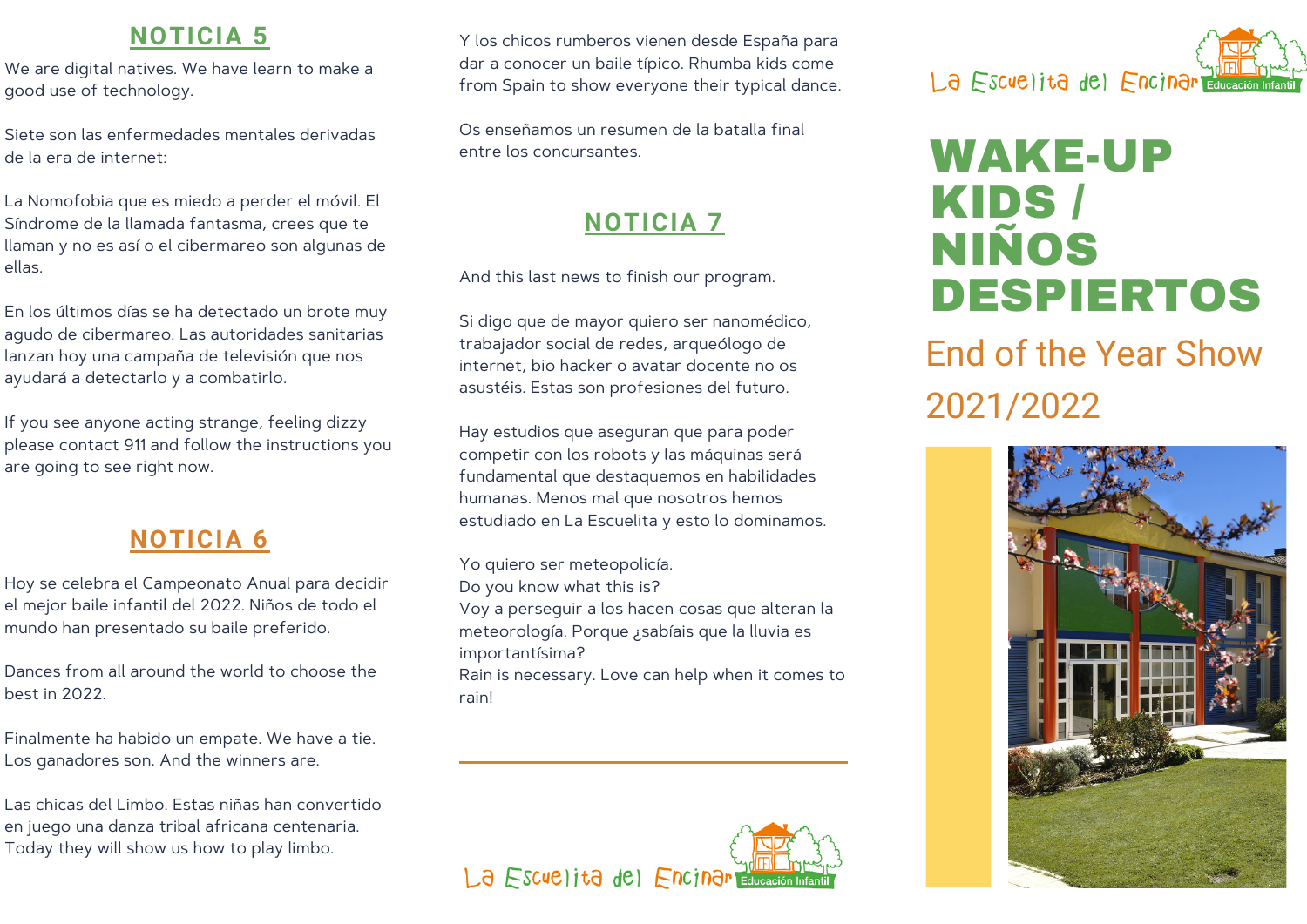#### **DOS ORUGUITAS SEBASTIÁN YATRA (ENCANTO)**

Dos oruguitas Enamoradas Pasan sus noches Y madrugadas Llenas de hambre Siguen andando Y navegando un mundo Que cambia y sigue cambiando Navegando un mundo Que cambia y sigue cambiando

#### *Estribillo:*

Ay, oruguitas, No se aguanten más Hay que crecer Aparte y volver Hacia adelante seguirás Vienen milagros, Vienen crisálidas Hay que partir Y construir Su propio futuro *[Instrumental]*

Dos oruguitas Desorientadas En dos capullos Bien abrigadas Con sueños nuevos Ya solo falta Hacer lo necesario En el mundo que sigue cambiando Tumbando sus paredes Ahí viene nuestro milagro Nuestro milagro Nuestro milagro Nuestro milagro

#### **¡¡¡FAMILIAS, AHORA AGITAD VUESTRAS MARIPOSAS BIEN ALTO PARA ACOMPAÑADLOS!!!**

*Estribillo:* Ay, mariposas, No se aguanten más Hay que crecer Aparte y volver Hacia adelante seguirás Ya son milagros, Rompiendo crisálidas

Hay que volar, Hay que encontrar Su propio futuro

#### **DOS ORUGUITAS SEBASTIÁN YATRA (ENCANTO)**

Dos oruguitas Enamoradas Pasan sus noches Y madrugadas Llenas de hambre Siguen andando Y navegando un mundo Que cambia y sigue cambiando Navegando un mundo Que cambia y sigue cambiando

*Estribillo:* Ay, oruguitas, No se aguanten más Hay que crecer Aparte y volver Hacia adelante seguirás Vienen milagros, Vienen crisálidas Hay que partir Y construir Su propio futuro *[Instrumental]*

Dos oruguitas Desorientadas En dos capullos Bien abrigadas Con sueños nuevos Ya solo falta Hacer lo necesario En el mundo que sigue cambiando Tumbando sus paredes Ahí viene nuestro milagro Nuestro milagro Nuestro milagro Nuestro milagro

#### **¡¡¡FAMILIAS, AHORA AGITAD VUESTRAS MARIPOSAS BIEN ALTO PARA ACOMPAÑADLOS!!!**

*Estribillo:* Ay, mariposas, No se aguanten más Hay que crecer Aparte y volver Hacia adelante seguirás Ya son milagros, Rompiendo crisálidas

Hay que volar, Hay que encontrar Su propio futuro

#### **DOS ORUGUITAS SEBASTIÁN YATRA (ENCANTO)**

Dos oruguitas Enamoradas Pasan sus noches Y madrugadas Llenas de hambre Siguen andando Y navegando un mundo Que cambia y sigue cambiando Navegando un mundo Que cambia y sigue cambiando

#### *Estribillo:*

Ay, oruguitas, No se aguanten más Hay que crecer Aparte y volver Hacia adelante seguirás Vienen milagros, Vienen crisálidas Hay que partir Y construir Su propio futuro *[Instrumental]*

Dos oruguitas Desorientadas En dos capullos Bien abrigadas Con sueños nuevos Ya solo falta Hacer lo necesario En el mundo que sigue cambiando Tumbando sus paredes Ahí viene nuestro milagro Nuestro milagro Nuestro milagro Nuestro milagro

#### **¡¡¡FAMILIAS, AHORA AGITAD VUESTRAS MARIPOSAS BIEN ALTO PARA ACOMPAÑADLOS!!!**

*Estribillo:* Ay, mariposas, No se aguanten más Hay que crecer Aparte y volver Hacia adelante seguirás Ya son milagros, Rompiendo crisálidas

Hay que volar, Hay que encontrar Su propio futuro